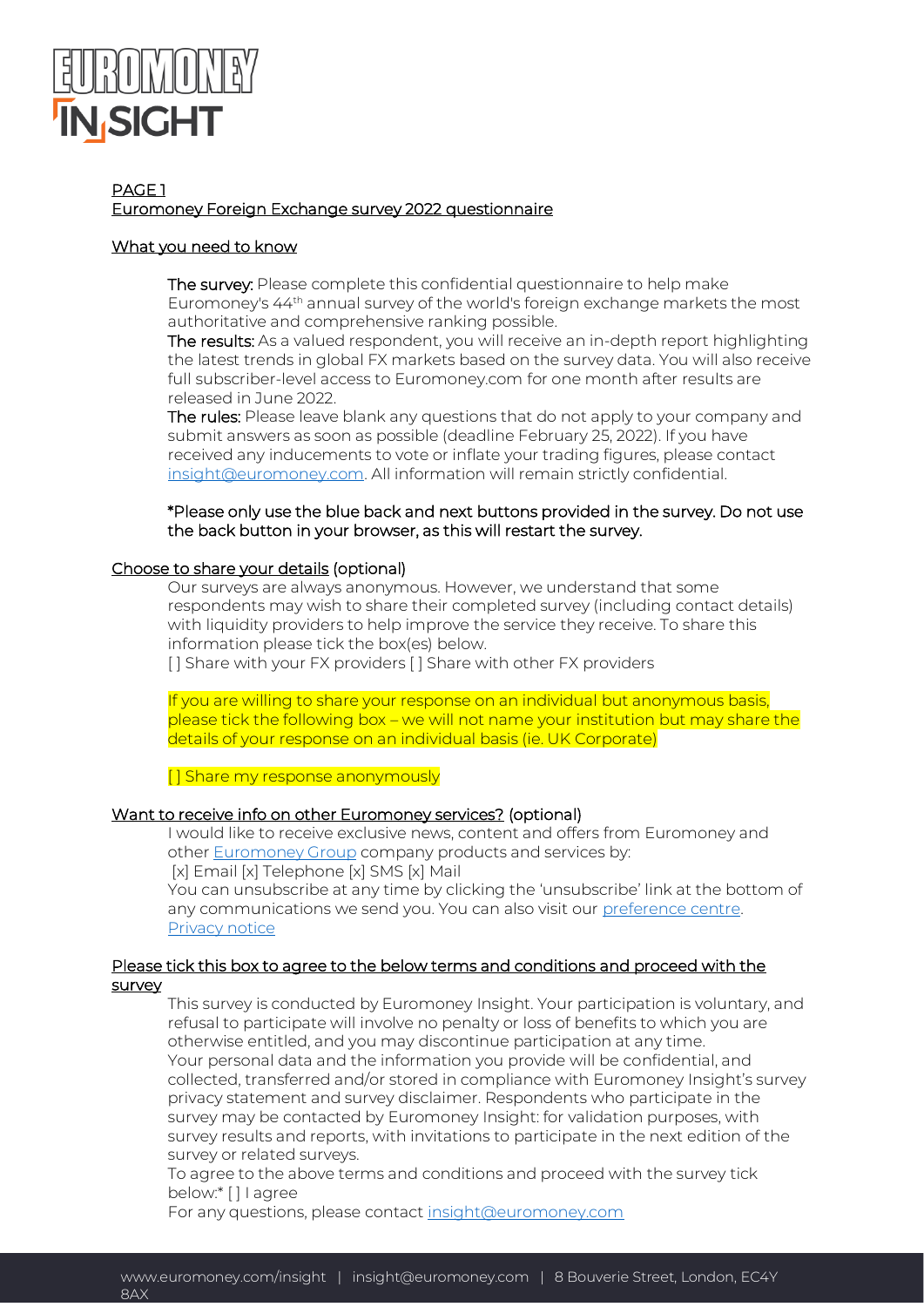

# PAGE 2 Information

First name: Last name: Company: Job title: [drop down] Professional email address: Telephone (including country and city codes): Your office location: What is the scope of your role? (Domestic, Regional, Global) Company headquarters:

# Which of the following best describes your firm's activities?\* Further information:

- Corporate (non-financial) [tick box)
- Bank [tick box]
- Real money asset manager [tick box]
- Hedge fund [tick box]
- Corporate related financial service/funding vehicle [tick box]
- ECN/CLOB [tick box]
- Retail aggregator/ broker [tick box]
- **•** Institutional broker
- High frequency trading firm [tick box]
- Pension fund/Endowment [tick box]
- Insurance company [tick box]
- Private equity firm [tick box]

[If red routed] Do you use a prime broker(s)? Yes or no. If yes, see below follow-up question [If red routed] Are any of your FX counterparts your prime broker(s)? [drop down 1/2/3] [If green routed] Are any of your FX counterparts your custodian(s)? [drop down 1/2/3] [If Corporate selected] Your industry sector: [drop down]

[If blue routed] How much of your business is retail versus institutional? [drop down of all, some or none]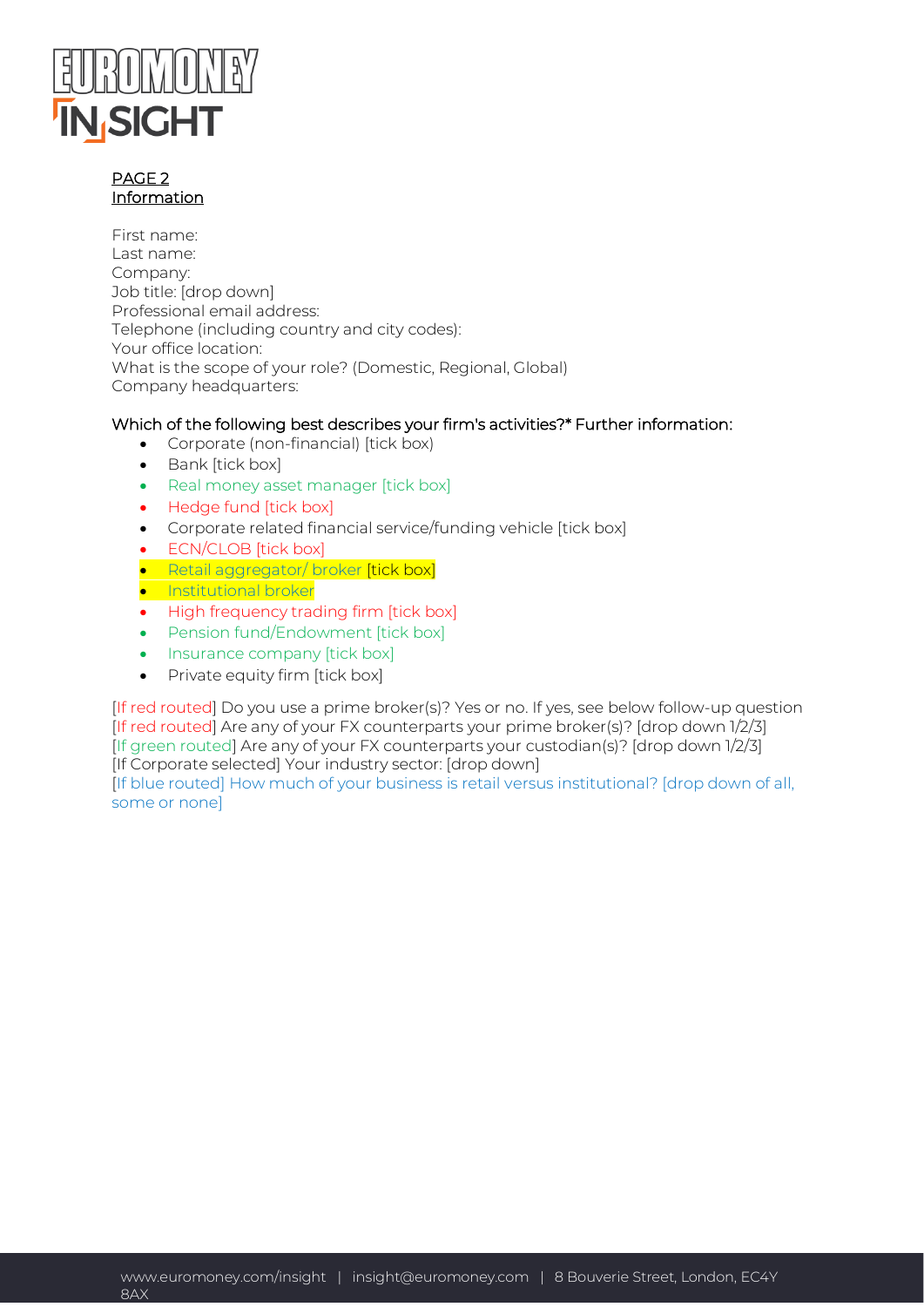

# PAGE 3 Volumes section

In CALENDAR YEAR 2021, how much of your FX activity – in all currencies – was placed with each institution you trade with? (Up to 20 liquidity providers).

Spot volume: Include spot volume only

Forward outright volume: include forward outright volume only

Swap volume: Swap/forward roll volumes, including only one leg of each swap transaction. Options volume: List vanilla and first gen. exotic options volumes (on a total notional basis). Please include 'live' options in this volume.

EM market volume is defined as one of the currency pair being a non G10 currency

How many liquidity providers do you have? (dropdown) Do you trade over multi-dealer platforms (MDPs)? Yes/No If Yes - How many MDPs do you use? (1, 2, 3, 4, 5, >5) Do you trade Precious Metals? (Yes/No)

Please provide the volumes of your executing brokers only. Exclude flows given up to your prime broker.

Bank respondents: Only taking activity not market-making activity included

ECN/CLOB respondents: Only undisclosed/semi-disclosed market-making activity to be included

# All volumes in USD MILLIONS

First liquidity provider: [click here]- If you don't have the required volumes for this Liquidity Provider please [click here]

| SPOT volume:                           | <b>SPOT electronic %</b>               | % of all SPOT volume that is emerging                             |
|----------------------------------------|----------------------------------------|-------------------------------------------------------------------|
| <b>FWD Outright</b>                    | <b>FWD Outright electronic</b>         | market volume                                                     |
| volume:                                | $\%$                                   | % of all FWD outright volume that is                              |
| SWAP volume:                           | SWAP electronic %                      | emerging market volume                                            |
| VANILLA<br><b>OPTIONS</b>              | <b>VANILLA OPTIONS</b><br>electronic % | % of all SWAP volume that is emerging<br>market volume            |
| volume (total<br>notional):            |                                        | % of all VANILLA OPTIONS volume that is<br>emerging market volume |
| Execution<br>algorithm<br>volume:      |                                        |                                                                   |
| Fixings:                               |                                        |                                                                   |
| Non-deliverable<br>Forwards<br>(NDFs): |                                        |                                                                   |
| % $SWAP >1$<br>WEEK in<br>duration     |                                        |                                                                   |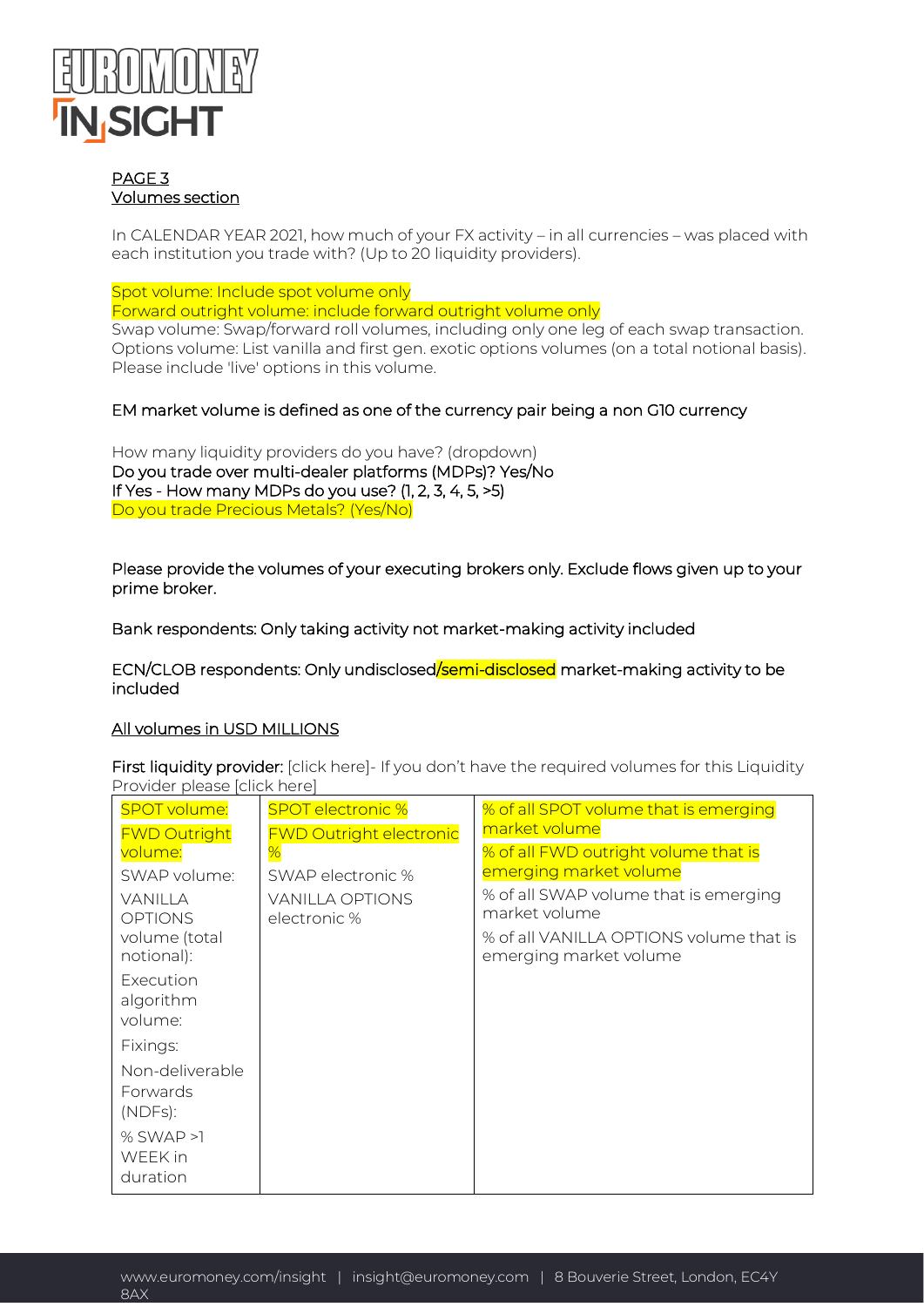

| 'IF answer to "Do      |  |  |
|------------------------|--|--|
| you trade              |  |  |
| precious metals        |  |  |
| is 'yes"               |  |  |
| Total volume of        |  |  |
| <b>Precious metals</b> |  |  |
| (combined)             |  |  |
| traded with this       |  |  |
| provider.              |  |  |
|                        |  |  |

### How likely is it that you would recommend this provider to a peer or colleague? (Unlikely – Highly likely)

Second liquidity provider: [click here] Options as above. Third liquidity provider: [click here] Options as above Fourth liquidity provider: [click here] Options as above Fifth liquidity provider: [click here] Options as above Do you trade FX with more than five liquidity providers? Yes/No [If yes up to 20 liquidity providers)

## MULTIDEALER PLATFORMS

# First multi-dealer platform: [Drop down].

Total volume (USD\$ Million)

Second multi-dealer platform: [Drop down]. Total volume (USD\$ Million)

Third multi-dealer platform: [Drop down]. Total volume (USD\$ Million)

Fourth multi-dealer platform: [Drop down]. Total volume (USD\$ Million) Fifth multi-dealer platform: [Drop down].

Total volume (USD\$ Million)

If you trade with more than five MDPs please indicate the volume traded outside the above reported volume Total volume (USD\$ Million)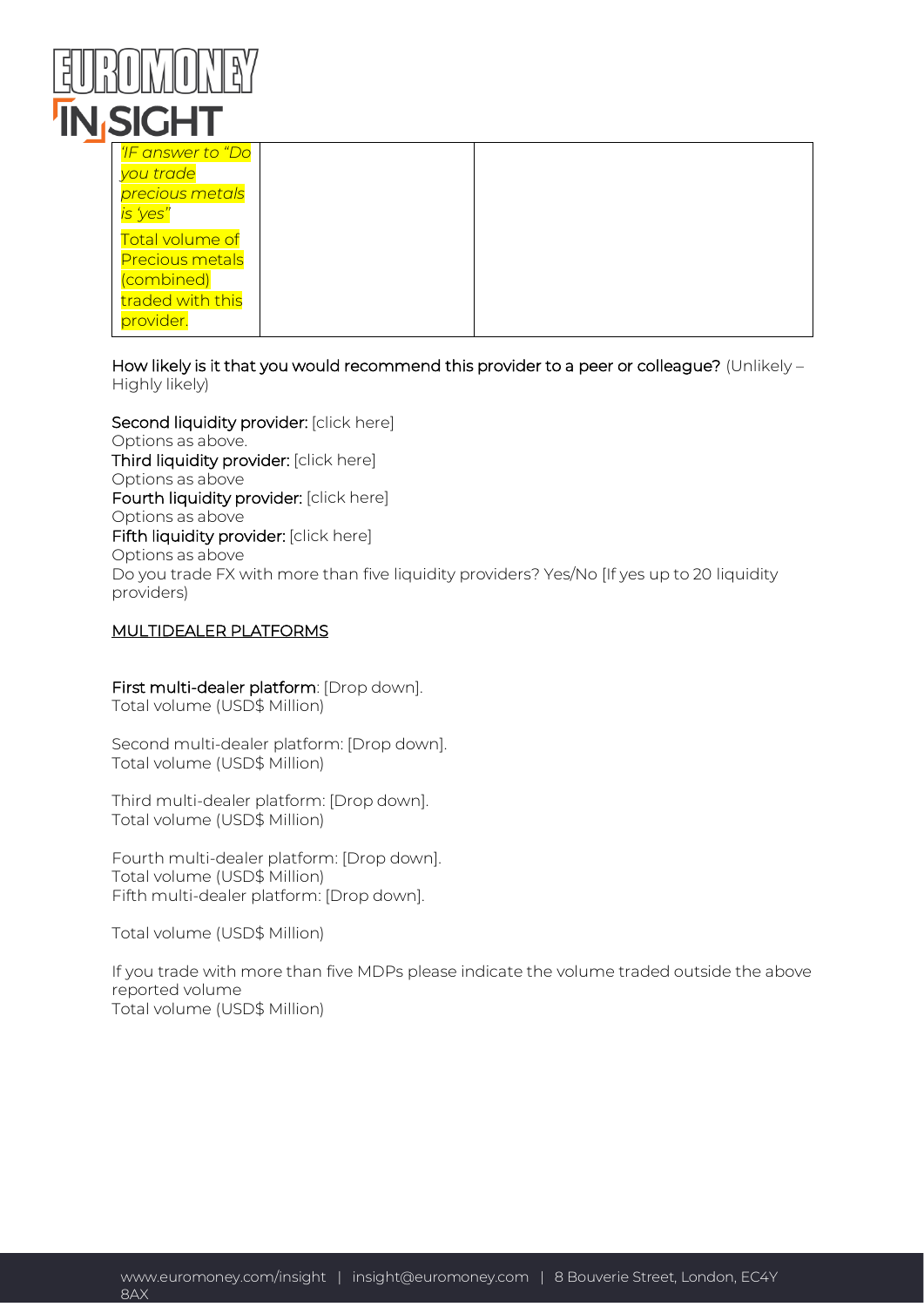

#### PAGE 4 Liquidity providers qualitative section

## Your priorities

How important are the following when selecting your FX providers? (Assume that prices

are the same between liquidity providers) [scale 1-5 – Not important – Essential – N/A]

## **Salesforce**

- Quality of salesforce coverage Asia
- Quality of salesforce coverage Americas
- Quality of salesforce coverage EMEA
- Global coordination of coverage

## Client algorithmic trading execution

- Provision of FX algorithm execution tool(s)
- Breadth of FX product coverage
- Pre and post TCA (including liquidity analysis)

#### **Research**

- Flow research
- Quantitative research
- Technical analysis
- Macro Research

#### Service

- $\cdot$  24/6 execution capability
- Ability to deal in size
	- ➢ \$20mln-\$100mln USD (G10) or \$10mln-\$50mln USD (EM)
	- ➢ Greater than \$100mln USD (G10) or Greater than \$50mln USD (EM)
- Breadth of product coverage
- Price consistency
- Linked to prime broker (for leveraged funds, banks and retail aggregators/institutional brokers only)
- Provision of balance sheet/lending facilities (For corporates and real money only)
- Transparency of trading methods/disclosures
- Helping client understand market structure

#### EM currencies ability in

- EM CEE currencies
- EM Latin American currencies
- EM Asian currencies
- EM MENA currencies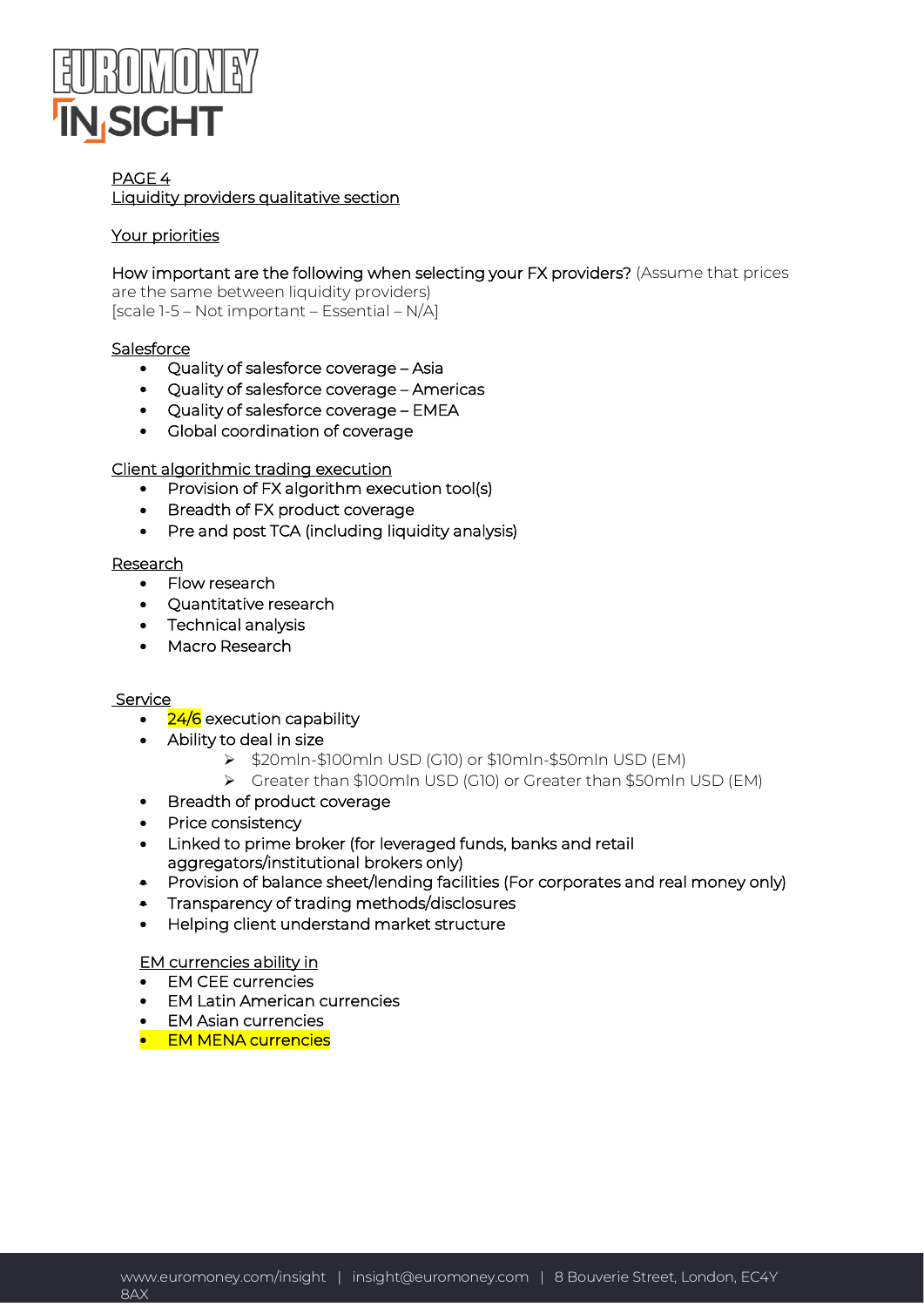

Please now rate each of your FX providers in the following categories.

## **Salesforce**

- Quality of salesforce coverage Asia
- Quality of salesforce coverage Americas
- Quality of salesforce coverage EMEA
- Global coordination of coverage

### Client algorithmic trading execution

- Provision of FX algorithm execution tool(s)
- Breadth of FX product coverage
- Pre and post TCA (including liquidity analysis)

### Research

- Flow research
- Quantitative research
- Technical analysis
- Macro research

### **Service**

- $\cdot$   $\frac{24}{6}$  execution capability
- Ability to deal in size
	- ➢ \$20mln-\$100mln USD (G10) or \$10mln-\$50mln USD (EM)
	- ➢ Greater than \$100mln USD (G10) or Greater than \$50mln USD (EM)
- Breadth of product coverage
- Price consistency
- Linked to prime broker (for leveraged funds, banks and retail aggregators/institutional brokers only)
- Provision of balance sheet/lending facilities (For corporates and real money only)
- Transparency of trading methods/disclosures
- Helping client understand market structure

#### EM currencies ability in

- EM CEE currencies
- EM Latin American currencies
- EM Asian currencies
- **EM MENA currencies**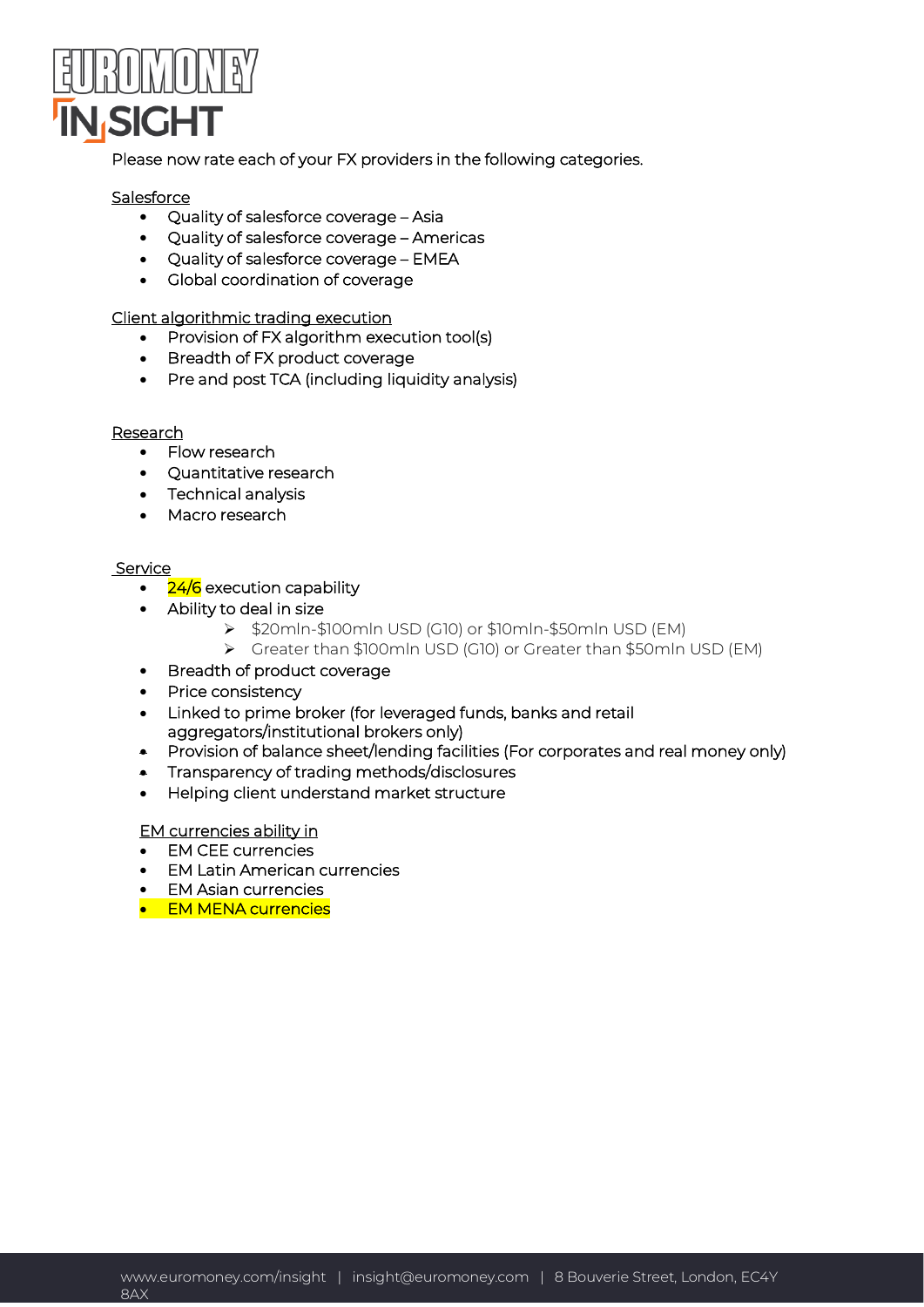

PAGE 5 Multi-dealer platform qualitative section Overall importance factors

How important are the following when selecting a multi-dealer platform? (Assume that

prices are the same between liquidity providers) [scale 1-5 – Not important – Essential – N/A]

- Speed of execution
- Variety of dealers
- Number of dealers
- Product coverage
- Risk management
- Reporting & analytics
- Provision of regulatory venue
- Regulatory reporting
- Spread competitiveness
- Breadth of currencies
- Provision of automation and workflow services
- Integration with treasury management system (TMS)
- Market data pre-trade
- Market data point of trade
- Market data post-trade
- Technical support
- Sales/Product support

# Please rate this trading venue at providing the following services:

[scale 1-5 – Unsatisfactory – Exceptional – N/A]

MDP 1: [scale 1-5 – Unsatisfactory – Exceptional – N/A]

- Speed of execution
- Variety of dealers
- Number of dealers
- Product coverage
- Risk management
- Reporting & analytics
- Provision of regulatory venue
- Regulatory reporting
- Spread competitiveness
- Breadth of currencies
- Provision of automation and workflow services
- Integration with treasury management system (TMS)
- Market data pre-trade
- Market data point of trade
- Market data post-trade
- Technical support
- Sales/Product support

MDP 2: [scale 1-5 – Unsatisfactory – Exceptional – N/A] Etc. (options as above)

#### **ECNs**

Who is the best ECN? [Dropdown]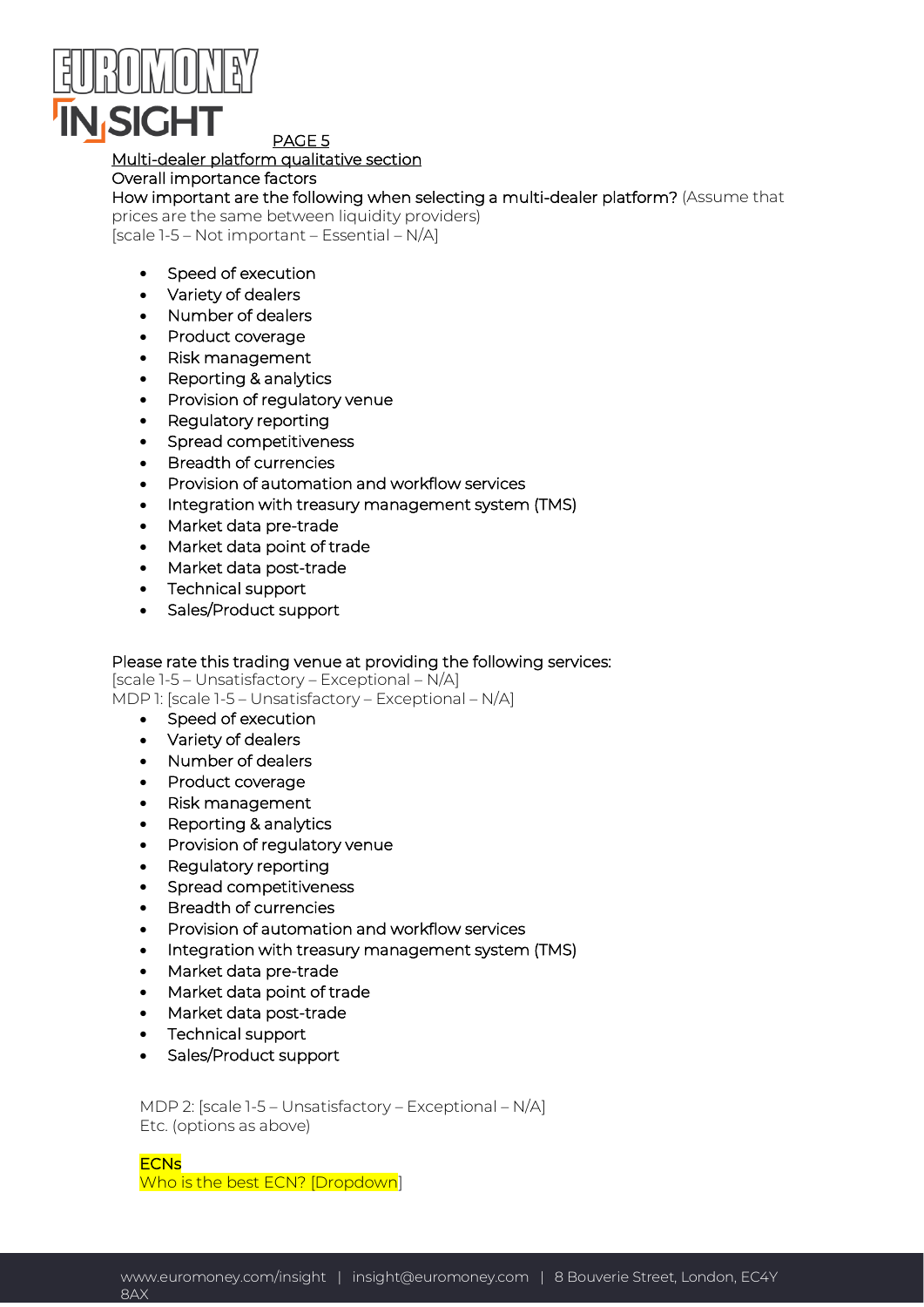

# PAGE 6

## Market outlook

What is the mix of your spot/forward volume? (all spot, mix, all forward outright)

If the answer to above is mix or all forward outright, what is the mix of your forward outright volume? (all <1 month , all >1 month, mixed, or I don't know)

Are you trading NDFs through algos? Yes/No If yes – %, if no – are you looking to in the next 12 months? Yes/No

Are you clearing volumes? Yes/No If yes – %, if no –are you looking to in the next 12 months? Yes/No

What are the key drivers for your volume allocation to a liquidity provider? (selection)

## When will you be conducting a review of your panel of FX providers?

- Not looking to review providers
- Now
- Within the next 3 months
- Within the next 6 months
- Within the next 12 months

## If reviewing or planning to, why?

- Rationalise the number of suppliers
- Decrease due to reduction in FX requirements
- Increase new relationships with providers
- Increase new products/currencies
- Regulatory or market-structure driven

### How likely are you to put the following institutions under review?

Liquidity provider 1: [scale 1-5 – definitely not – definitely] Liquidity provider 2: [scale 1-5 – definitely not – definitely] Etc.

#### What do you consider in calculating execution cost? [free text]

How important is market impact experience to you when you trade with a particular liquidity provider? [scale 1-5 – Not important – Essential – N/A]

Do you consider a liquidity provider's risk management approach into your execution decisions? [Dropdown] Yes/No

#### What percentage of your electronic volume do you trade over the following channels?

- Single-dealer platforms (SDPs) %
- $\bullet$  API%
- Multi-dealer platforms %